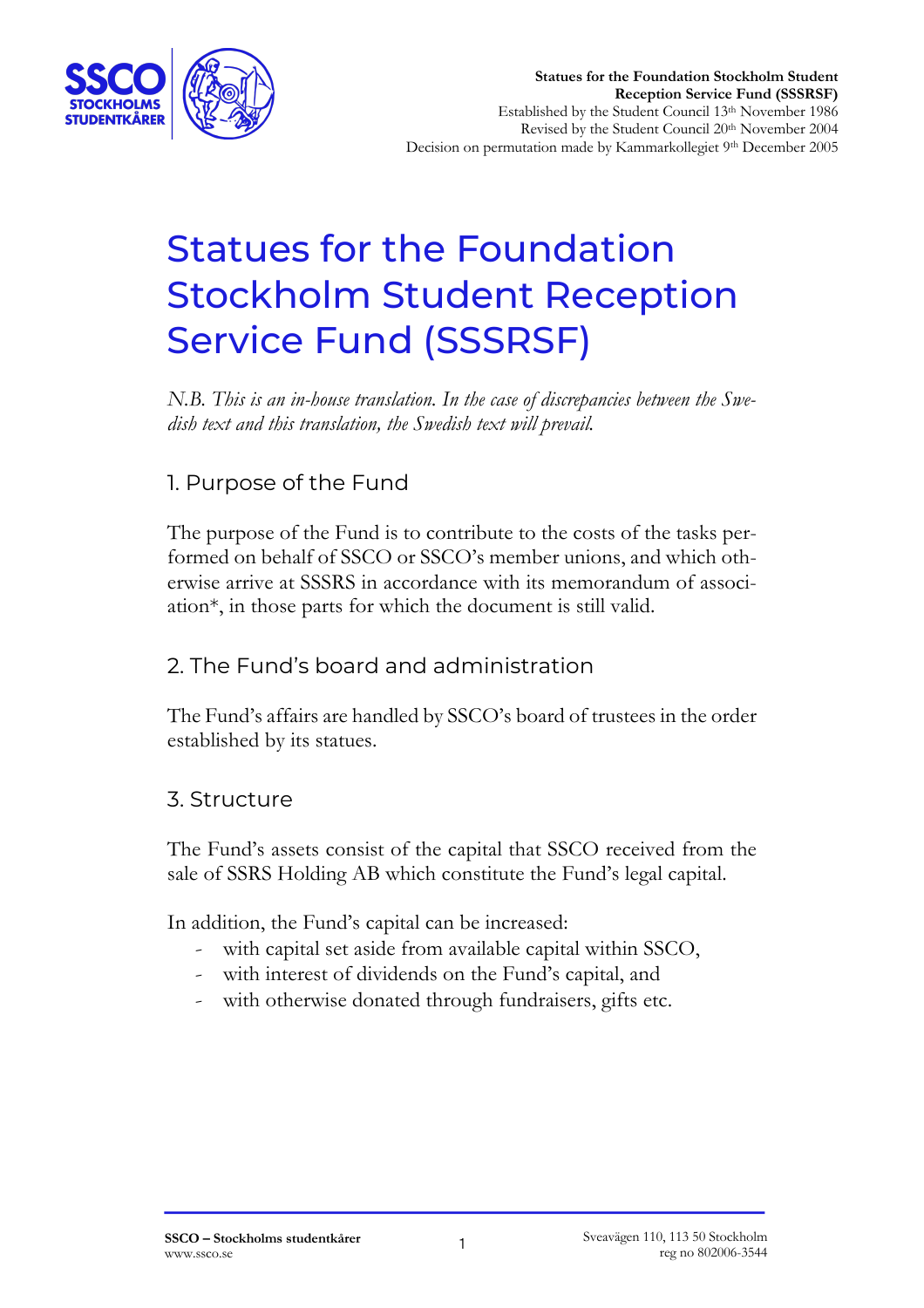

## 4. Fund capital management

The Fund's capital shall be managed in such a way that the highest possible return is achieved. Satisfactory security must be ensured for the investments made by the Fund. In order to fulfil the purpose clause, the deposited capital can be used at any time, with the exception of the fund's legal capital.

## 5. Signing authority

The signing authority for the Fund is the same as that of SSCO, in accordance with the decision in force at any given time.

#### 6. Business year

The Fund's business and financial year is the same as that of SSCO.

### 7. Supervision and audit

The Fund's accounts and management shall be audited and approved in the order specified for SSCO's accounts.

### 8. Statue amendments and dissolution

Proposals for amendments to these regulations are treated in the same way as amendments to the statues of SSCO.

A decision regarding dissolution is made in the same way as is stipulated regarding dissolution of SSCO. The decision shall contain a regulation on the use of the Fund's assets. After the Fund's dissolution, the Fund's assets shall mainly be used in agreement with the purpose determined for the Fund.